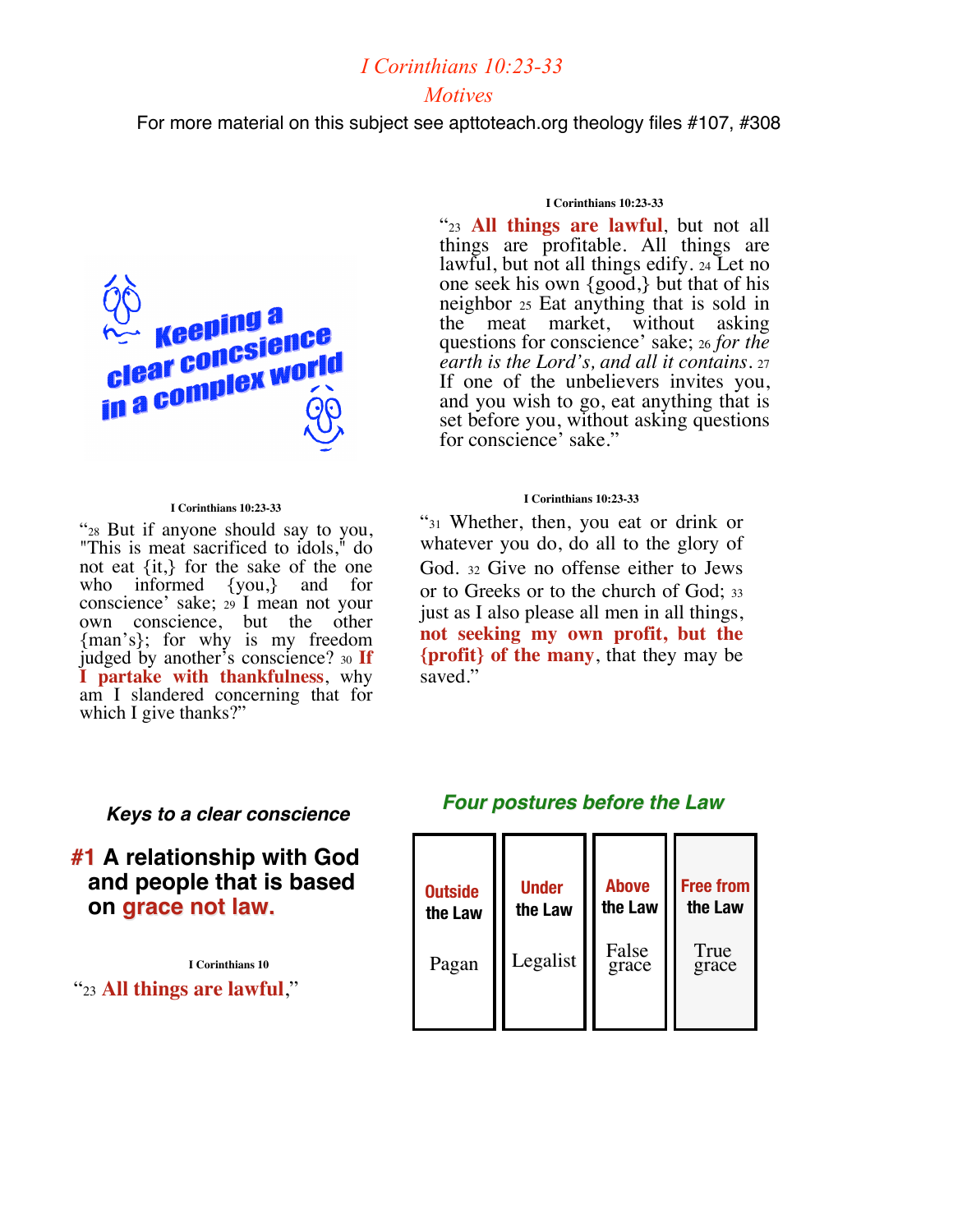**Rom.10:4** "For Christ is the **end of the law for righteousness** to everyone who believes."

#### **Christians are free from the Law**



## *Legalism - living under the Law*

| <b>Challenging</b>  | <b>Condemning</b> | <b>Hardening</b> |
|---------------------|-------------------|------------------|
| the Strong          | the Sensitive     | the Religious    |
| to live by          | to live under     | to live with     |
| performance         | guilt             | pride            |
| "the mind set on    | "wretched man     | "eat not,        |
| the flesh is death" | that I am"        | touch not"       |

## *Guidance under three systems Guidance under three systems*

| <b>Natural Law</b>                              | <b>Mosaic Law</b>                  | <b>Law of Christ</b>                                                         |
|-------------------------------------------------|------------------------------------|------------------------------------------------------------------------------|
| <b>Conscience and</b><br><b>Social contract</b> | <b>Proof text</b><br>and Tradition | <b>Leading of</b><br>the Spirit<br>through<br>the Principles<br>of Scripture |

### *Romans 4:5*

"But to the one who does not work, but believes in Him who **justifies the ungodly**, his faith is reckoned as righteousness."

# **Grace means that God accepts me God accepts III of<br>without approving of** without applessive.<br>all that I do or believe.

**<sup>I</sup> Corinthians <sup>9</sup>** "21 to those who are without law, as without law, though not being without the law of God but under **the law of Christ**"